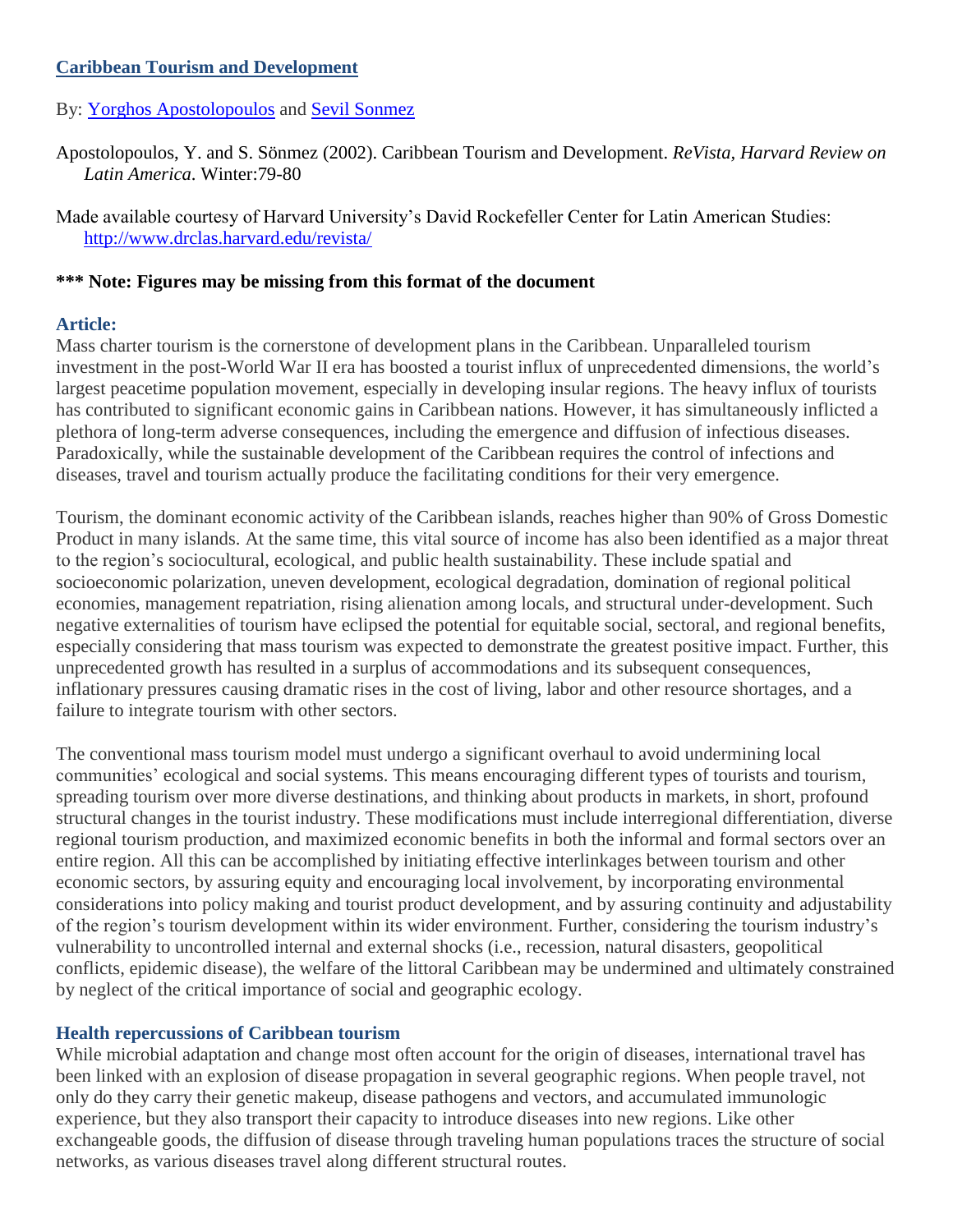The Caribbean already suffers from problems associated with underdevelopment and endemic and climate risks. However, the annual influx of millions of mass tourists to the Caribbean constitutes an added pathway for the diffusion of infections and diseases. It also sets the stage for intermingling diverse genetic pools and cultures. The public health repercussions affect the host population, as well as the traveler, in ways previously unknown and unanticipated. The tourist brings these public health repercussions back home, and both ecosystems receive their impact. The global leisure revolution, ongoing improvements in transport media, and movement between diverse climatic zones (exemplified by global warming and climate change) have exacerbated the vulnerability of travelers to infectious diseases. Beyond the illnesses induced by travel itself, the exposure to unfamiliar infectious agents and demonstration of risky behaviors heightened by the vacation setting and culture, have the potential to cause enormous health strains on the parties involved.

Travel health risks in the Caribbean, ranging from malaria and dengue fever to HBV and dysentery, differ by types of travel. However, mass tourists are the travelers most at risk for infection. Furthermore, the magnitude of health consequences of mass tourism largely depends upon the volume and scope of tourists, as well as health determinants related to the process of travel. The tourist influx bridging disparate population health determinants often crosses gaps in socioeconomic development and public health practices with analogous consequences.

As is the case in most littoral areas, risky behavioral patterns involving substance misuse and casual/unprotected sexual encounters constitute a prevalent hazard in the Caribbean islands particularly due to the pervasiveness of sun, sea, sand, and sex tourists. Moreover, the tourist-based commercial sex industry, fueled by the eagerness of certain travelers to seek out commercial sex opportunities while on a Caribbean vacation provides prostitutes with ample opportunities to give sexually-transmitted infections (STIs) to travelers in the absence of state control and regulation. Further, similarly risky encounters occur between "beach boys" and white foreign women, between locals and "exotic" visitors, and between pedophiles and victims of child sex tourism. In the Caribbean, as in many other developing tourist regions, informal sector tourism is inseparable from the sexual exploitation of women and children. Sex tourism is based on networks that provide services such as tourist guides, prostitutes, brothels, and massage parlors and often serve foreign sex tourists as well as local customers. Minors in particular are attracted to working in sex tourism by the lure of foreign tourists? wealth and consumerism. Sex tourism, homophobia, and poverty have been blamed for the AIDS increase in the Caribbean, which has the second highest rate of HIV infection after Africa. Surprisingly, the Caribbean along with Latin America continues to be perceived as an attractive destination by sex tourists.

Preconceived images of "exotic" local women have fueled the idea that "they are full of sexual energy" or that "they only think about sex." These images are often promoted as part of the amenities of a tourist holiday package by some islands, such as the Dominican Republic. On others, such as Haiti, sex between adult male tourists from the U.S. and local children has remained a part of the informal commercial sex industry for many years. Of course, while tourism is not the cause of minors sexual exploitation, it does provide easy access to vulnerable children. Therefore, the acute importance of regulation and health surveillance of the commercial sex industry is self-evident, particularly as it intersects with travelers.

### **Health policy for a globalized tourist influx**

The globalization process has dramatically transformed global tourist patterns. As there are clear indications that human mobility will further intensify over the coming years, regardless of the setbacks experienced by the tourism industry resulting from the September 11 terrorist attack in the U.S., there are immense public health ramifications. Tourist health is practically treated as a hidden dimension of tourism and consequently neglected. Yet, both tourists in the Caribbean and host populations are increasingly exposed to new health problems as the circulation of pathogens and vectors increases due to intersecting epidemiological and sociocultural boundaries. Discrepancies in the level of knowledge and types of beliefs, attitudes toward diseases and health, and expectations for and access to health services or information are likely to exist between travelers' home communities and the destinations they visit. Assessing and monitoring factors that affect health and health